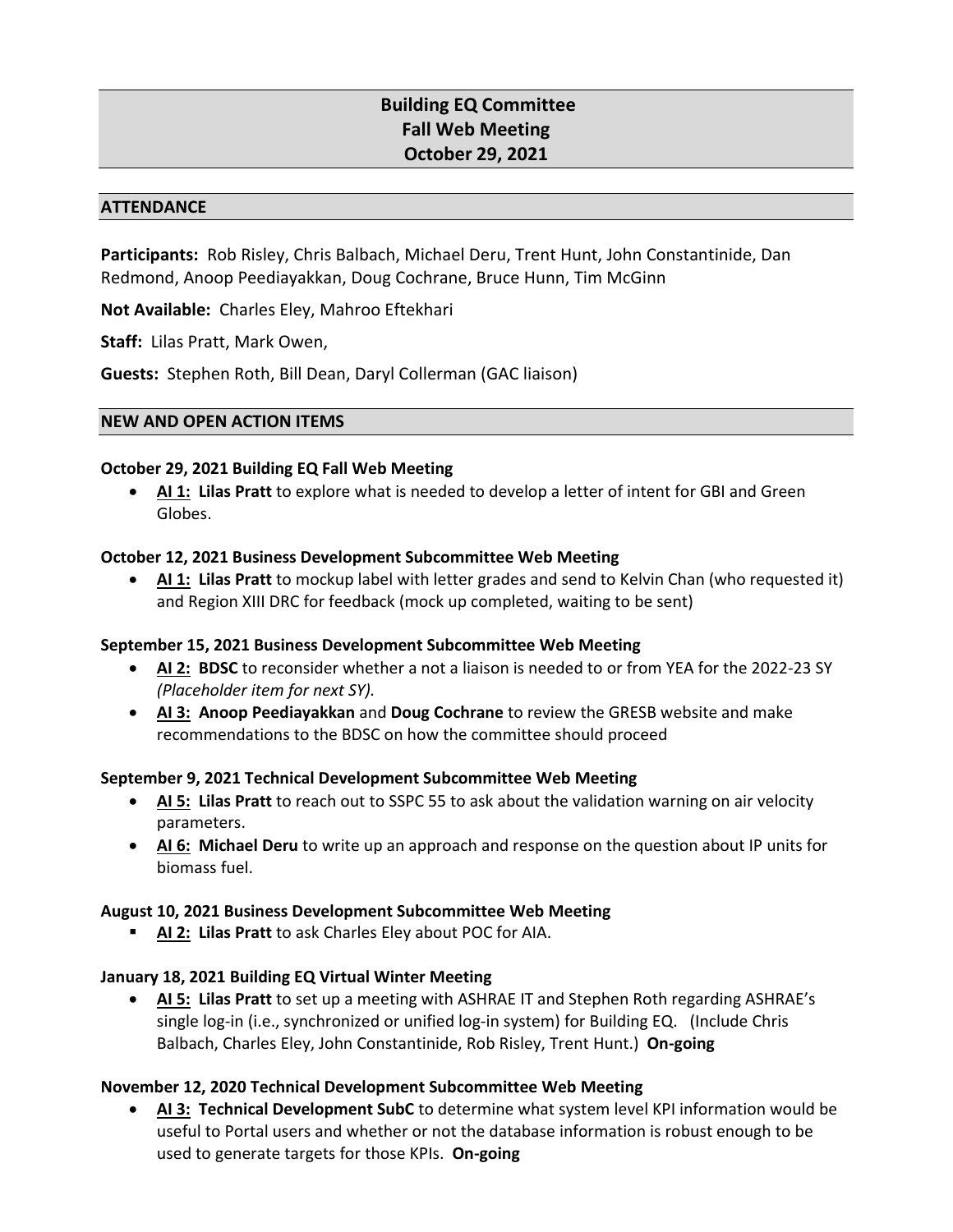# **February 2, 2020 Business Development Subcommittee Orlando Winter Meeting**

• **AI 2: Lilas Pratt** to mine some data from the list of universities downloading course material and provide to the committee for follow-up by the committee. **On-hold**

# **January 13, 2019 Atlanta Winter Meeting**

• **AI 1: Lilas Pratt** to contact Montana University regarding ASHRAE use of their one hour course. **On-hold**

# **January 12, 2019 Business Development Subcommittee Meeting**

• **AI 3: Lilas Pratt** to develop French Portal examples (screens/reports/etc.) for use on sales calls to Hydro Quebec. **On-hold**

## **PRINCIPAL MOTIONS[1](#page-1-0)**

**Motion #1:** It was moved that the June 14, 2021 Virtual Annual Meeting minutes be approved **Vote:** Approved by unanimous voice vote (5-0-0, CNV)

## **MEETING NOTES**

- 1. Call to Order **Meeting convened at 1:01pm EDT**. Quorum was established.
- 2. Review of Agenda (Risley) 1:02pm
- 3. Report from Staff (Lilas Pratt) 1:05pm
	- The Committee leadership continues to work with the ASHRAE HQ Ad hoc to finalize the As Designed Rating for the ASHRAE HQ Building. A preliminary In Operation rating was calculated and forwarded to the committee on 10/22.
	- Updates to the Building EQ Manual of Operations (MOP) and Reference Manual have been initiated. These documents get reviewed every year and updated as needed. The updated versions will be sent out to the full committee for review and comment prior to being put to a vote for approval via letter ballot.
	- Life to Date Portal Statistics as of October 3, 2021
		- Users: 1469 *(1416 at beginning of SY)*
		- Projects: 1002 *(958 at beginning of SY)*
		- Submitted/Approved projects: 59/57 *(57/57 at beginning of SY)*
		- Reports purchased: 9 *(9 at beginning of SY)*
		- Paid credentials: 62 *(56 at beginning of SY)*
- 4. Approval of June 14, 2021 Virtual Annual Meeting minutes

**Motion #1:** It was moved that the June 14, 2021 Virtual Annual Meeting minutes be approved **Vote:** Approved by unanimous voice vote (5-0-0, CNV)

<span id="page-1-0"></span> $1$  All votes are recorded as yes-no-abstain.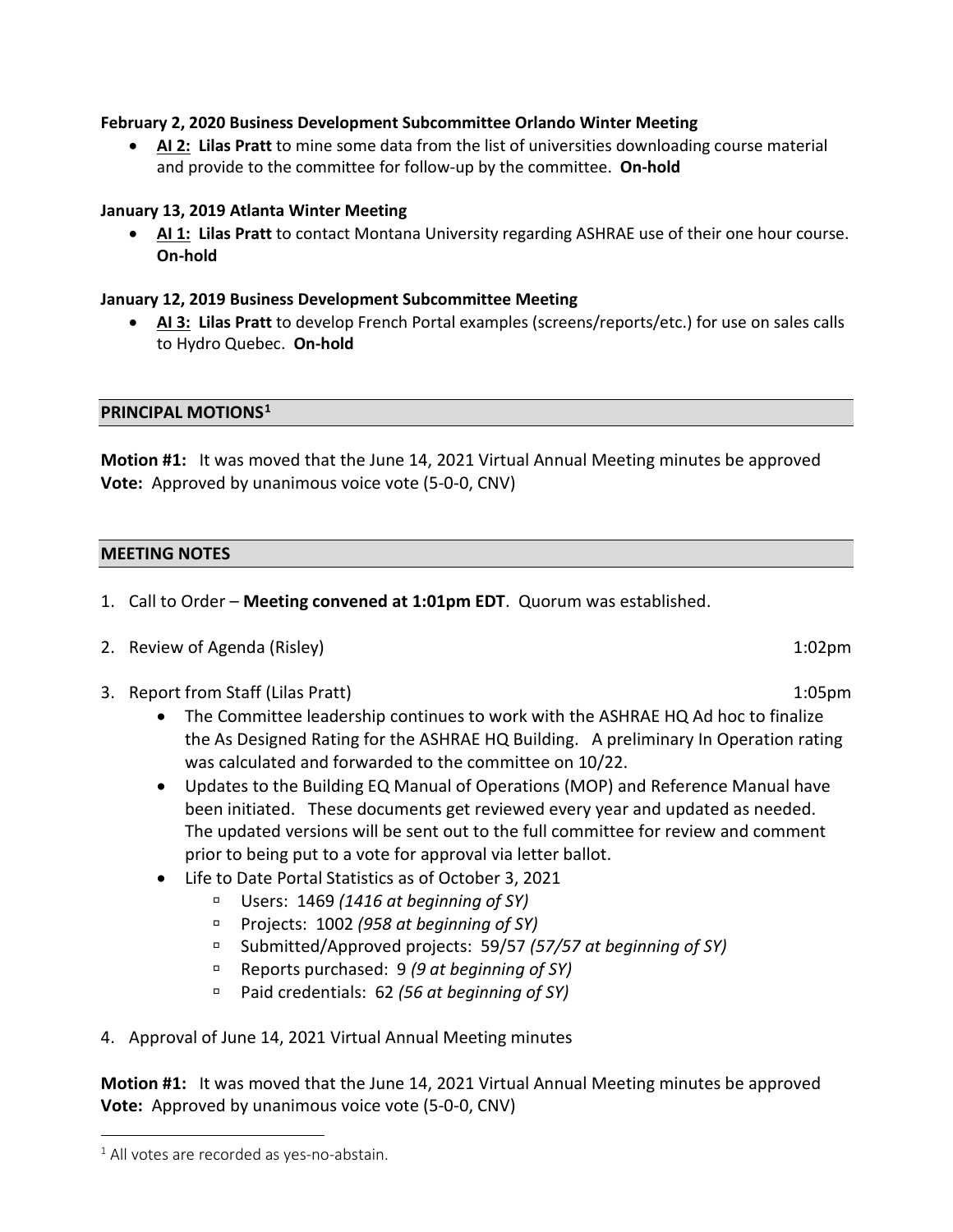- 5. Review of **Action Items**
- 6. Business Development Subcommittee (BDSC) Report
	- Trent Hunt provide updates on the activities of the BDSC.
	- Communication Initiatives
		- **The Journal Article will be published in the upcoming January Issue.**
		- The YEA Sound Bite is complete and should be available on the YEA web pages on the ASHRAE website.
		- **•** Development of the case studies is continuing. The original case study is complete and just waiting to post after the Journal article is published in January. The goal is to have several case studies online before the Las Vegas meeting.
	- Organizational Outreach Initiatives [\(Value Talking Points\)](#page-4-0)
		- The Building EQ Standard Operating Procedures are now complete and will be posted to the Building EQ Portal web pages.
		- **The subcommittee has been working with Rick Hermans on outreach to ASHE** focusing on Level 1 Energy Audits and how Building EQ can help member facilities to do improve their energy performance and the program complements their Energy to Care program.
		- **The question was raised about how to best utilize the Value Talking Points.** One suggestion was to include a "what's in it for me" hook on the website that would link to the talking points. Another suggestion is to update the SOPs to provide a link to the talking points.
- 7. Technical Development Subcommittee (TDSC) Report 1:30 and 1:30 pm

- Michael Deru provided an update on the activities of the TDSC.
- Development Updates
	- The NYSERDA [FlexTech Program](#page-7-0) provides cost share for building audits. The committee approached NYSERDA about using Building EQ for that process. They are very interested, but they need to have some automated cost information included in the tool. This feature could be provided through the DOE BETTER tool.
	- The [DOE BETTER](#page-6-0) Tool has an API that would allow Building EQ to pull a report with this information. This would be a new feature for the tool that would provide additional information for users. Chris Balbach is working on a user interface mock-up for the next TDSC. The report provides Level 1 type feedback.
	- The Green Building Initiative (GBI) reached out to the Building EQ Committee about [Green Globes](#page-8-0) collaboration and promotion. GBI had requested an update to the ASHRAE-GBI MOU that would put an emphasis on Building EQ, but ExCom has been rethinking the MOU process. A letter of intent has been suggested in the meantime. Green Globes is very interested in working with ASHRAE both at the Society and chapter levels, specifically in regard to the use of Building EQ and would like something in writing for facilitate their work with chapters.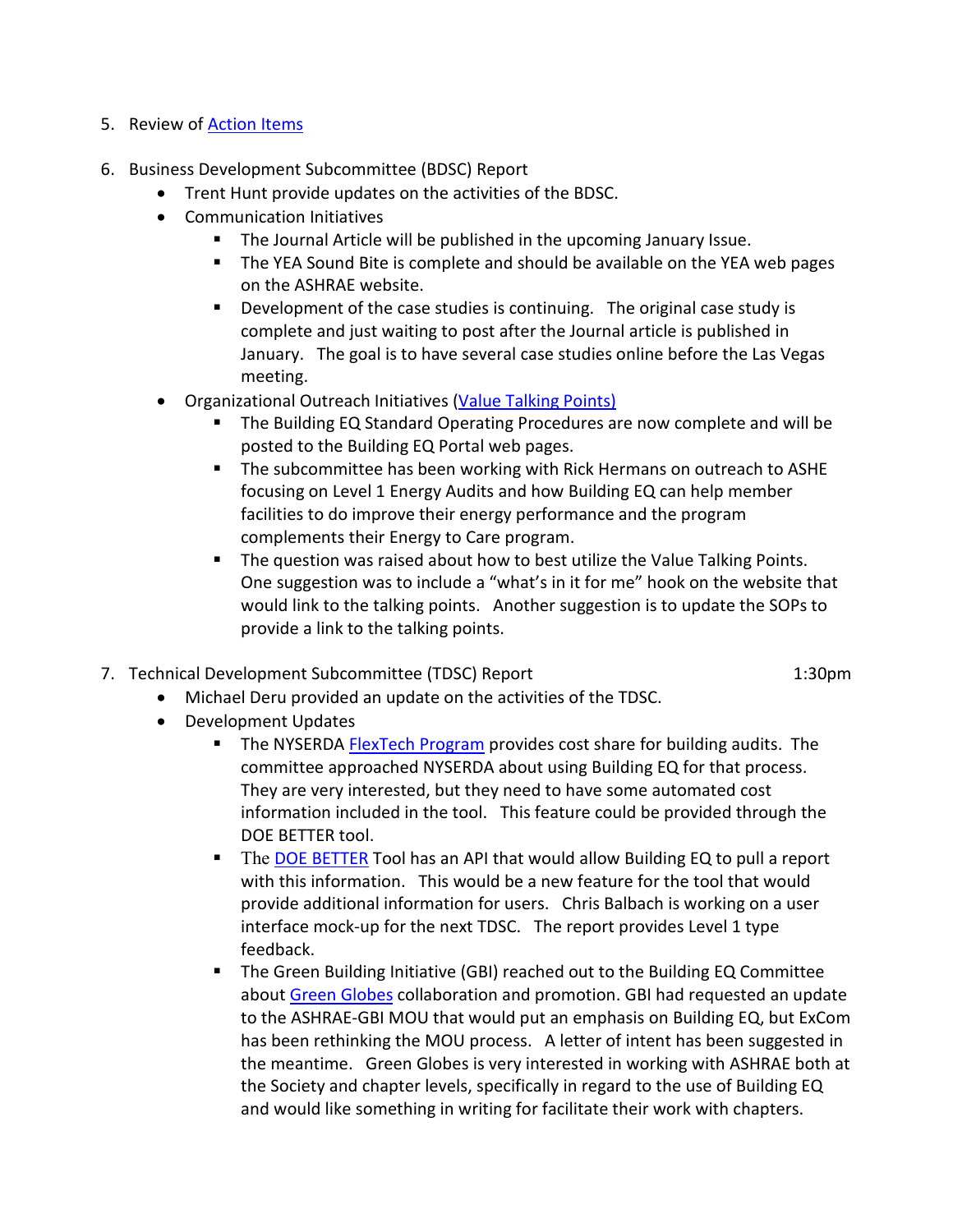- As per Tim McGinn, ExCom is reexamining the whole MOU process due to the large number of MOUs that are somewhat difficult to manage and are often not active.
- The BEQ Portal API (application programming interface) Documentation is being finalized by Stephen Roth. The API was developed through the SBIR grant to Carmel Software at no cost to ASHRAE. Having the API and associated documentation will allow for scalable external access. An API is the first step to offering and monetizing services for software as a service (SAAS) such as licensing.
- The TDSC has been looking at System Level KPIs. The intent is to provide more detail on energy performances for users of the Portal at the system level and not just the whole building level. There is a whole range of ways that this type of information could be incorporated into the Portal.
- The November TDSC meeting will feature researchers from LBNL and PNNL to discuss this topic and the results of research coming out of those labs.
- The DOE 3-year project on end-use profiles for commercial buildings report was formally released yesterday that provides validated system level data on commercial buildings across the country. This could be another source of data for the system level KPIs.
- Work on the As Designed update to the PRM methodology is underway. The Beta version should be available for demonstration to the TDSC at their December subcommittee meeting. The goal is to have the changes live online and ready for demonstration at the meeting in Las Vegas.

# 8. EXECUTIVE SESSION

- 9. Other Business Discussion Deferred
	- a. Review of 21-22 SY MBOs (File: *Building EQ 21-22MBO Tracking 2Jul21.xlsx*)
- 10. Upcoming Meetings (Information Item)
	- BEQ Business Development SubC, 2<sup>nd</sup> Tuesday at 11:30am
	- BEQ Technical Dev (Method) SubC, 2nd Thursday at 11:00am
	- Las Vegas Winter Meetings
		- **Business Development Subcommittee Virtual Meeting Tuesday, January 11,** 11:30am-1:00pm EST
		- $\Box$  Technical Development Subcommittee Virtual Meeting Thursday, January 13, 11:00am-12:30pm EST
		- □ Building EQ Main Committee Virtual Meeting Thursday, January 20, 11am-12:30pm EST
		- $\Box$  Building EQ Main Committee In-person Vegas Meeting Sunday, January 30, 8am-10am Local Vegas Time (11am-1pm EST)

# 11. Adjourn – **Meeting adjourned at 2:39pm EDT.**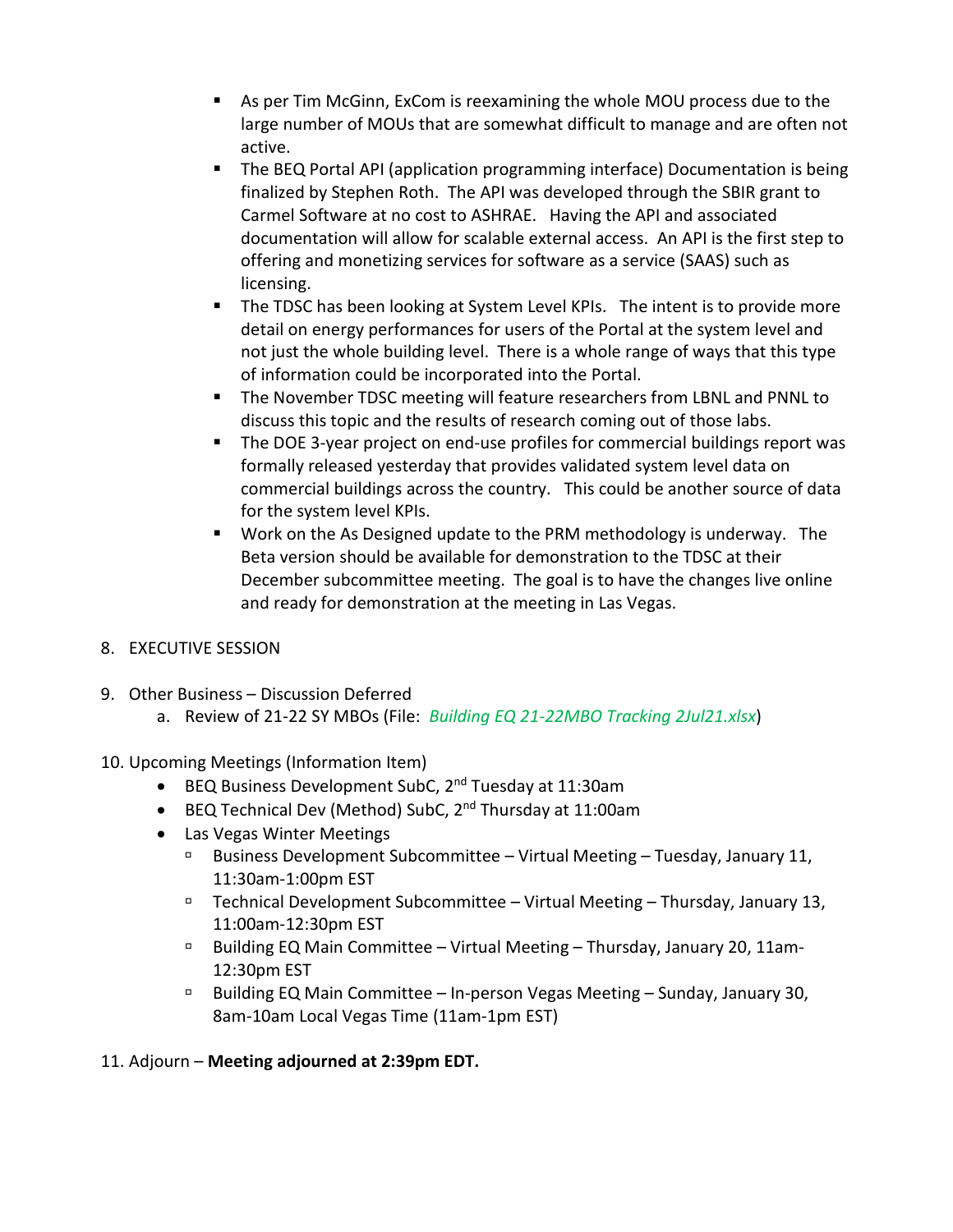# <span id="page-4-0"></span>**ASHRAE Value Proposition Talking Points**

# **General Bullet Points on Benefits of Building EQ**

- Building EQ helps building owners/operators understand their building's current energy usages and more importantly how they can improve their building's energy performance, either through physical renovation or changes in operating practice.
- Building EQ builds upon and goes beyond ENERGY STAR Portfolio Manager benchmarking by offering actionable recommendations and concrete energy conservation measures as part of the Level 1 Energy Audit.
- Building EQ helps ASHRAE members offer valuable services to their clientele through benchmarking and energy auditing
- Through the projects entered, the Building EQ Portal is developing a database that can support ASHRAE committees and ASHRAE research with the use of aggregated/anonymized data on building energy performance.
- Access to the aggregated/anonymized data on building energy performance will also provide valuable information to policy makers, building developers, and equipment manufacturers.

# **MOU/Organization Specific Bullet Points**

## *For State/Local Municipalities in General:*

- Building EQ provides a rigorous and effective process to implement building energy disclosure and energy efficiency regulations in a systematic and coordinated way.
- Building EQ builds upon and goes beyond ENERGY STAR Portfolio Manager benchmarking by offering actionable recommendations and concrete energy conservation measures as part of the Level 1 Energy Audit.
- With a customizable platform licensed from Building EQ. the processes and reports can be further customized to meet the municipalities specific energy regulations and mandates.
- A customized platform allows Building EQ to be integrated more seamlessly into existing state platforms and requirements.

## *For NASEO:*

- Building EQ supports state sustainability mandates and goals to reduce energy and carbon use and ordinances by providing a consistent approach and standardized reports for an ASHRAE Level 1 Energy Audit as defined in ASHRAE Standard 211 Standard for Commercial Building Energy Audits.
- Building EQ builds upon and goes beyond ENERGY STAR Portfolio Manager benchmarking by offering actionable recommendations and concrete energy conservation measures as part of the Level 1 Energy Audit.
- When used in conjunction with Standard 211, Building EQ will empower municipalities to understand the energy performance and efficiency of the building assets in their jurisdiction and, more importantly, how to improve those buildings' performance, reduce costs, and comply with any energy regulations and mandates in force, either through renovation or changes in operational processes.
- With a customizable platform licensed from Building EQ. the processes and reports can be further customized to meet a state's specific energy regulations and mandates.
- A customized platform allows Building EQ to be integrated more seamlessly into existing state platforms and requirements.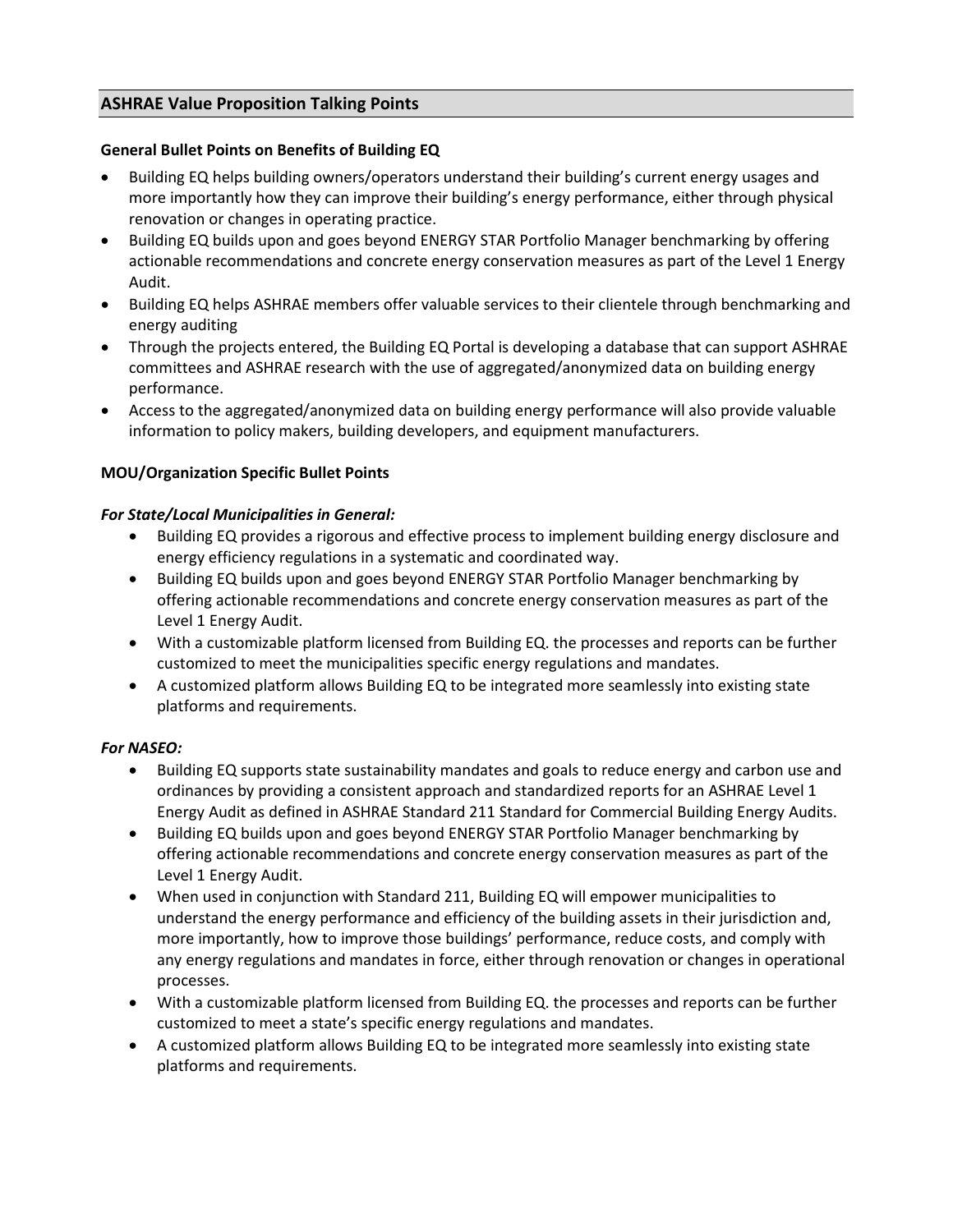# *For NYSERDA:*

- Building EQ supports New York State energy benchmarking and auditing requirements by providing a consistent approach to an ASHRAE Level 1 Energy Audit as defined in ASHRAE Standard 211 Standard for Commercial Building Energy Audits.
- Building EQ connections to the DOE Asset Score Audit Tool via BuildingSync allow information from the Audit tool to be pulled into the Building EQ Portal to and to utilize standardized reports that meet the Standard 211 reporting requirements for a Level 1 Energy Audit.
- Because additional information beyond a Level 1 audit is collected as part of the Building EQ In Operation assessment, those fully editable reports can easily be augmented to meet additional NY state requirements.
- Building EQ builds upon and goes beyond ENERGY STAR Portfolio Manager by offering actionable recommendations as part of the Level 1 Energy Audit.
- When used in conjunction with Standard 211, Building EQ will empower New York building owners to understand the value and efficiency of their building assets and, more importantly, how they can improve their buildings' performance, reduce costs, and comply with the state's energy regulations with concrete building solutions.
- *NOTE: Specific bullets on the Flexible Technician (FlexTech) Program can also be added here.*

# *For ASHE:*

- Building EQ supports the ASHE Energy to Care program as it builds upon and goes beyond ENERGY STAR Portfolio Manager by offering actionable recommendations as part of the Level 1 Energy Audit.
- Building EQ supports ASHE goals to improve energy performance while optimizing health care by providing a consistent approach and standardized reports for an ASHRAE Level 1 Energy Audit as defined in ASHRAE Standard 211 Standard for Commercial Building Energy Audits
- Building EQ helps health care facility owners and users to better understand their building's energy performance and how they can reduce consumption without sacrificing quality of patient care.
- The Building EQ Portal provides concrete energy conservation measures that can be adapted to any health care facility environment.
- Building EQ allows building projects to be grouped by campus and/or portfolio to better track information between buildings and over time.

# *For Higher Education Organizations:*

- The Building EQ Portal is a tool to engage young members and to connect with students and colleges/universities by providing the following benefits:
	- Education –colleges and universities can expand their course offerings in building energy auditing/assessment, while engaging local ASHRAE chapters. This is of great value to students, faculty, and local ASHRAE members.
	- Hands on experience– students can study and evaluate the buildings on their campuses (both to apply what they have learned and to gain valuable networking experience in the industry…right at their front door)
	- $\Box$  Improved operation campus building operators can reduce school operating costs and enhance the credibility and visibility of the school as "green" organizations
- Building EQ allows building projects to be grouped by campus and/or portfolio to better track information between buildings and over time.

# *For Multi-building owners, Commercial property managers, and developers:*

• Building EQ helps building owners and users to better understand their building's energy performance and how they can reduce consumption without sacrificing operation or occupant satisfaction.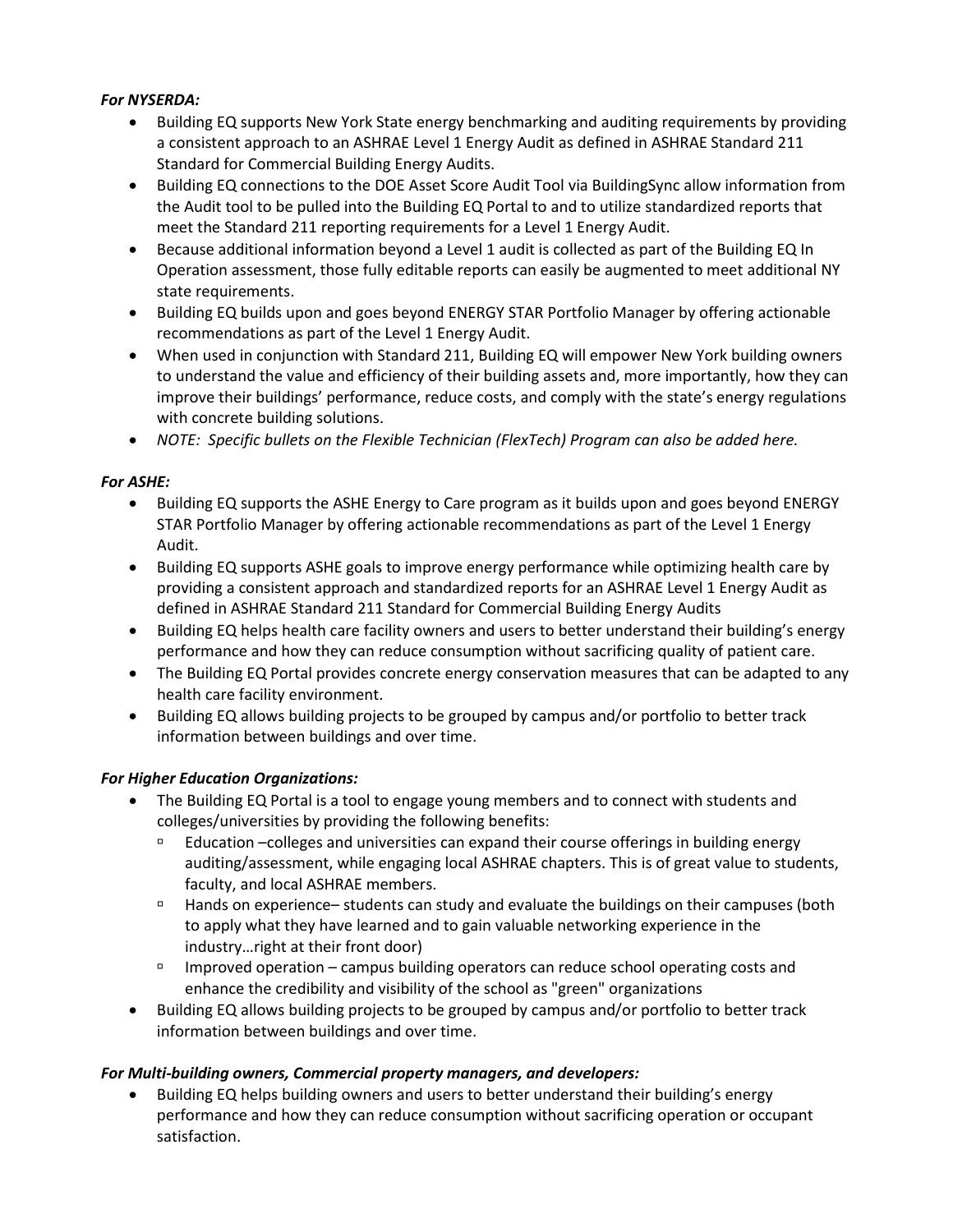- Building EQ builds upon and goes beyond ENERGY STAR Portfolio Manager benchmarking by offering actionable recommendations and concrete energy conservation measures as part of the Level 1 Energy Audit.
- Building EQ supports sustainability, carbon reduction goals, and "green" credibility through the conducting of an ASHRAE Level 1 Energy Audit as defined in ASHRAE Standard 211 Standard for Commercial Building Energy Audits.
- Building EQ allows building projects to be grouped by campus and/or portfolio to better track information between buildings and over time.
- They can more effectively promote their Building EQ scores across their management portfolio while customizing their display/presentation of these energy efficiency credentials.

# *For Utilities:*

- Building EQ supports state sustainability mandates and goals to reduce energy and carbon use and provides a consistent approach and standardized reports for an ASHRAE Level 1 Energy Audit as defined in ASHRAE Standard 211 Standard for Commercial Building Energy Audits.
- Building EQ builds upon and goes beyond ENERGY STAR Portfolio Manager benchmarking by offering actionable recommendations and concrete energy conservation measures as part of the Level 1 Energy Audit.
- When used in conjunction with Standard 211, Building EQ helps utilities understand the energy performance and efficiency of the building assets in their territory and provides information on how to improve those buildings' performance, reduce costs, and comply with any energy regulations and mandates in force, either through renovation or changes in operational processes.
- The information collected in the Building EQ Portal can be used in conjunction with utility sponsored incentives to help further energy and carbon reduction goals.
- With a customizable platform licensed from Building EQ. the processes and reports can be further customized to meet a utility's specific energy reporting requirements.
- A customized platform allows Building EQ to be integrated more seamlessly into existing utility platforms and requirements.

# <span id="page-6-0"></span>**DOE BETTER Open-Source Engine**

**From:** Chris Balbach **Sent:** Monday, June 7, 2021 3:14 PM **To:** Pratt, Lilas **Subject:** RE: TDSC Agenda - DOE Better open-source engine

No Problems – can we also add an item to discuss the BETTER open-source engine?

Notice that Harry is the DOE contact – adopting this open source engine could be a first step towards developing the structure needed for comparison kpi's. We already have all of the information needed to generate a 'better' report – either by calling their API or just re-using the open source code available from github (licensing needs to be looked at)

As a talking point with Harry, I want to see what other people feel about the 'value' of integrating analysis from 'BETTER' – it's recommendations are based on measured (not modeled) data and the cost savings breakdowns it genertates may be enough to meet the needs of NYSERDA, etc.

If nothing else, Better's analytics can help an auditor prevent over-prediction of savings if they end up assigning savings to individual measures, even if just a ratio of the % of the category \*(heating, cooling, etc). Many years ago, NOESIS Energy (they were merged with a company called LeaseQ who took them a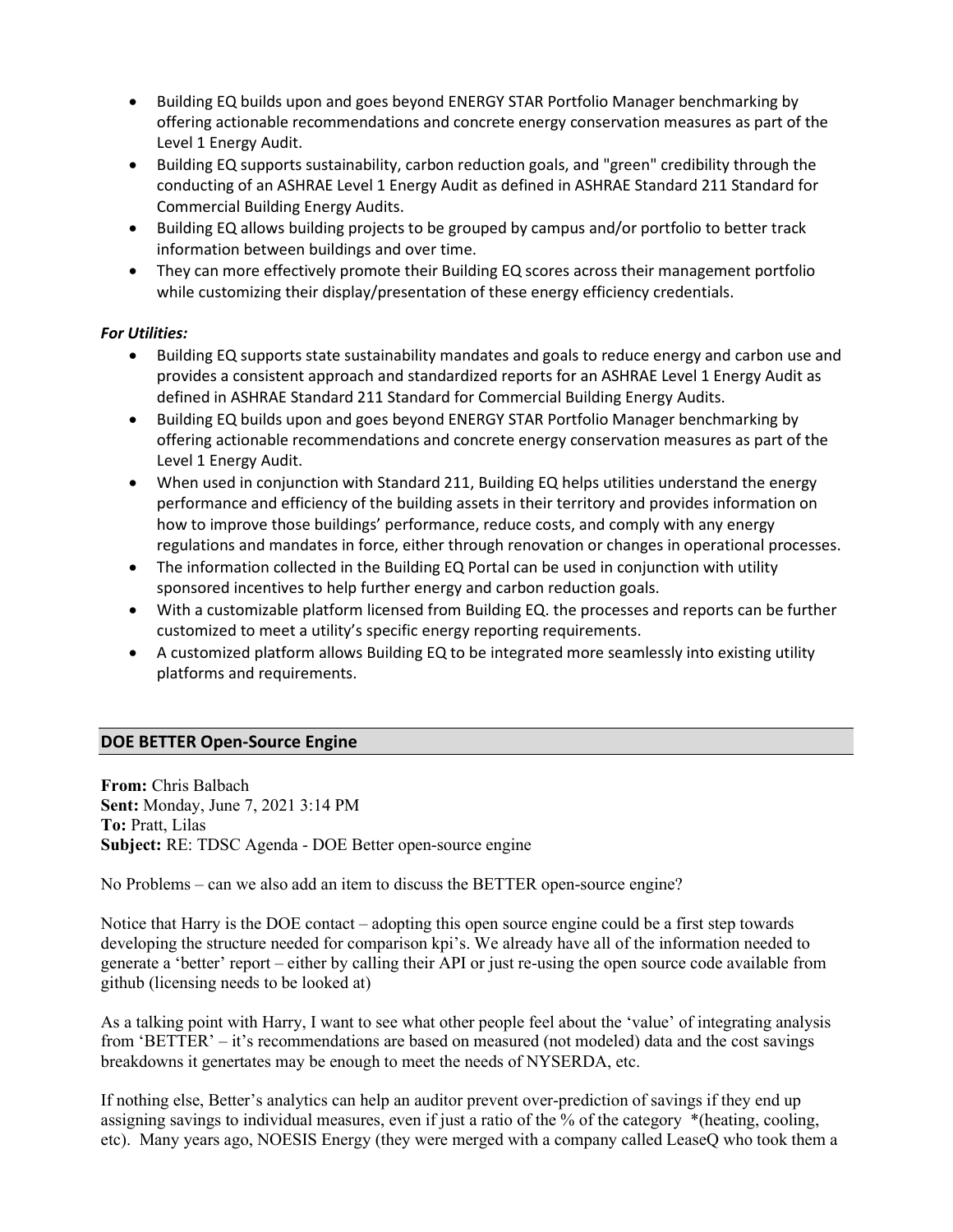different direction) had an approach for ECM savings that worked like this – users had to 'allocate' percentages of the annual heating / cooling and baseload energy to each ECM with a freeform description of how they justified the allocation. In other words, if you claimed 50% of heating energy saved with an individual ECM, that ECM better have been 'state of the art' as well as the existing condition (heating slope) very bad.

I'm looking for a low cost yet accurate enough method to move the "In Operations" Rating (with/without improvements) and customizable 211 Reports to something useful for ASHRAE membership and that does not attempt to replace what many firms already have.

The 'a chicken in every pot, a model of every building in America' stuff that I shared on Friday just is not all that useful without a great deal of information refinement. Not likely to happen with a "level 1" audit. But, the 5 data points required by Better are a slam dunk (we already have them)

# <span id="page-7-0"></span>**NYSERDA-ASHRAE FlexTech Discussion – Meeting Notes from Tuesday, May 18, 2021**

**ASHRAE Building EQ Committee:** John Constantinide, Rob Risley, Chris Balbach, Trent Hunt, **ASHRAE Staff:** Emily Porcari, Lilas Pratt **NYSERDA:** Joanna Moore

## **Discussion Notes:**

The Building EQ Committee provided a high level overview of the Building EQ program.

- **In summary, the program is wrapped around a number of ASHRAE standards and primarily aligned** with ASHRAE Standard 211 Standard for Commercial Building Energy Audits and provides a standardization and quality assurance around a Level 1 Energy Audit (In Operation assessment).
- Free offering for anyone to register on the Portal and get a Building Energy Performance Score.
- The reports are available to credentialed users for submitted and approved projects.
- Building EQ connects to Portfolio Manager by allowing the import of metered energy data from Portfolio Manager to the Building EQ Portal.
- While ENERGY STAR is a percentile score, Building EQ benchmarks on a scale moving towards net zero energy which makes it easy to track and compare a building's performance and improvement over time.

Joanna Moore provided a quick overview of the FlexTech program as it relates to Level 1 audits [\(https://www.nyserda.ny.gov/All-Programs/Programs/FlexTech-Program/FlexTech-Documents-and-](https://www.nyserda.ny.gov/All-Programs/Programs/FlexTech-Program/FlexTech-Documents-and-Resources)[Resources\)](https://www.nyserda.ny.gov/All-Programs/Programs/FlexTech-Program/FlexTech-Documents-and-Resources).

- FlexTech is a cost sharing program that does provide a 50% cost share for a Level 1 plus audit (up to \$10,000). There are some eligibility requirements that must be met.
- The program has a list of pre-vetted providers, but the buildings can also use their own providers. The pre-vetted providers need to verify that they have a PE on staff.
- There is a check list of requirements they don't verify that a full ASHRAE Standard Level 1 energy audit is performed. FlexTech has been around a long time, but Standard 211 is only about 18 months in the marketplace, so the Level 1 audit is relatively new offering.
- **They are required to report back impacts both on customers served and energy savings so that an** engineering analysis based on some of the calculations provided by NYSERDA would need to be included.
- NYSERDA meets quarterly with the FlexTech consultants and could use one of those meetings to provide an overview of Building EQ to see if they could leverage the program for the customers that they are working with. The next meeting is schedule for September.